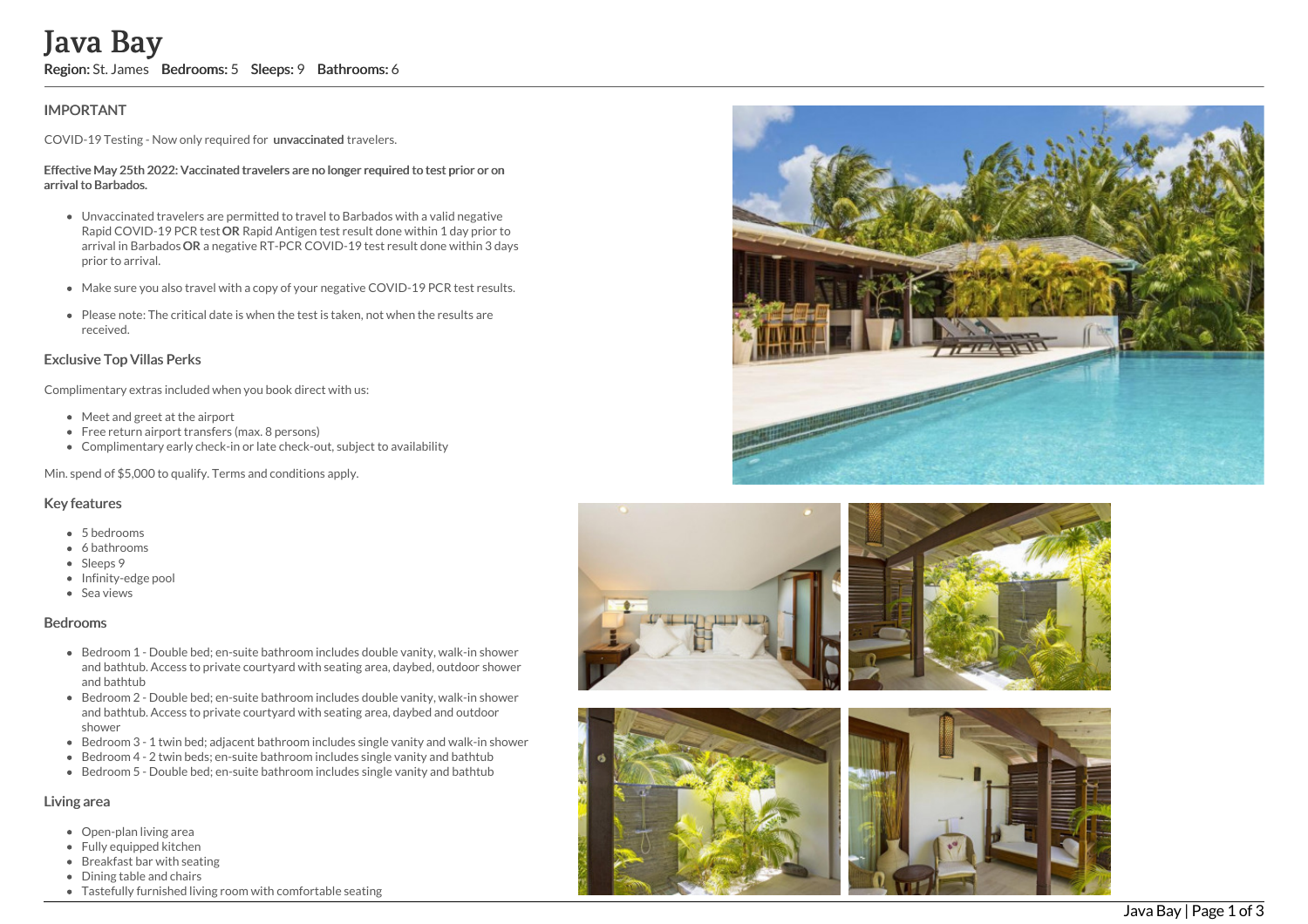Additional family lounge with flat-screen TV and comfortable seating

#### Outside area

- Private infinity-edge pool
- Verandah with lounge seating
- Sunloungers
- Poolside gazebo with lounge area
- Alfresco dining area
- Landscaped gardens

## General

- Air conditioning in bedrooms
- Ceiling fans throughout
- Complimentary wifi
- Bedding and towels included
- Private parking
- Maid/laundress 6 times a week (8am 3pm)
- Iron and ironing board
- $\bullet$  Security alarm
- Electric gates